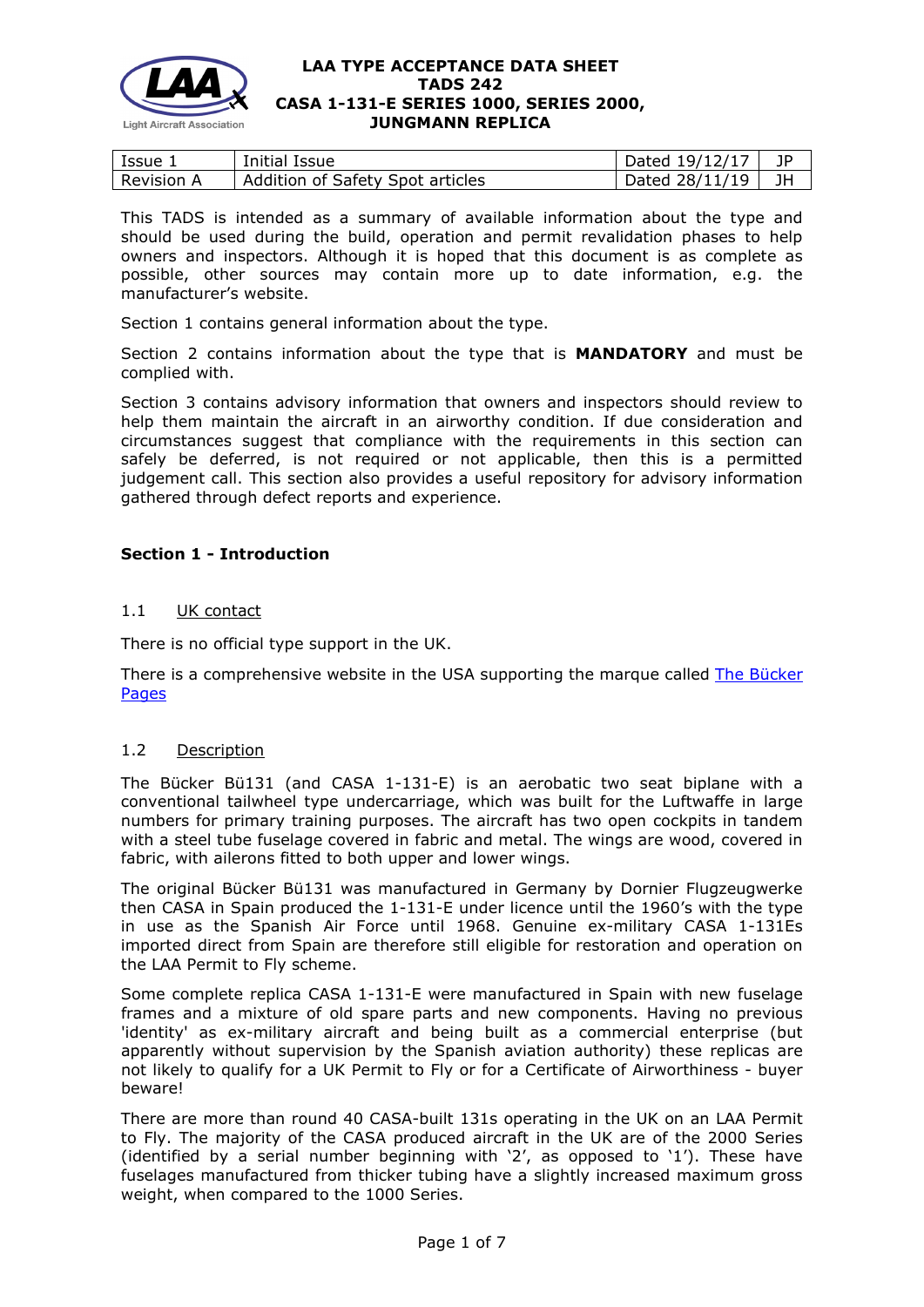

The engine in the CASA built aircraft is an inline, inverted, four cylinder ENMA Tigre engine produced in Spain. The Tigre G-IV A series engines are 125 hp, whereas the G-IV B series are 150 hp. A similar configuration engine (manufactured by Hirth), was installed in the Bücker aircraft and both variants use predominantly Hoffmann propellers although various other propellers are approved.

Note that the only propeller(s) approved for an individual aircraft are those listed on the individual aircraft's Operating Limitations document or in the [PTL/1](http://mar2013.lightaircraftassociation.co.uk/engineering/NewMods/Aircraft_Type_Files/242%20-%20CASA%201-131-E%20SERIES%201000,%20SERIES%202000,%20JUNGMANN%20REPLICA.pdf) (Propeller Type List) for the type.

The aircraft is classed as an SEP (Group A) type.

# **Section 2 – Mandatory information for owners, operators and inspectors**

At all times, responsibility for the maintenance and airworthiness of an aircraft rests with the owner. Condition No 3 of a Permit to Fly requires that: *"the aircraft shall be maintained in an airworthy condition".* 

# 2.1 Fast Build Kit 51% Compliance

This is not applicable, as the aircraft is not available as a kit.

# 2.2 Build Manual

There is no build manual for the aircraft, technical information being provided in the maintenance manual, including the rigging figures.

# 2.3 Build Inspections

This aircraft is not deemed as available as an amateur build project. For maintenance purposes, an inspector would require approval codes A-A, A-M and A-W or V.

# 2.4 Flight Manual

Flight manuals should be in evidence for all factory built aircraft. Examples of flight manuals may be available online for reference purposes.

# 2.5 Mandatory Permit Directives

The following MPD is applicable specifically to this aircraft type:

[CAA MPD 1995-087 CASA \(BÜCKER\)](http://www.lightaircraftassociation.co.uk/engineering/TADs/242/CAA%20MPD%201995-087.pdf) Weld failure on undercarriage

Also check the LAA website for MPDs that are non-type specific: [TL 2.22.](http://www.lightaircraftassociation.co.uk/engineering/TechnicalLeaflets/Operating%20An%20Aircraft/TL%202.22%20non-type%20specific%20MPDs.pdf)

# 2.6 LAA Required Modifications (including LAA issued AILs, SBs, etc)

There are no mandatory LAA modifications or LAA issued AILs or SBs for this aircraft type.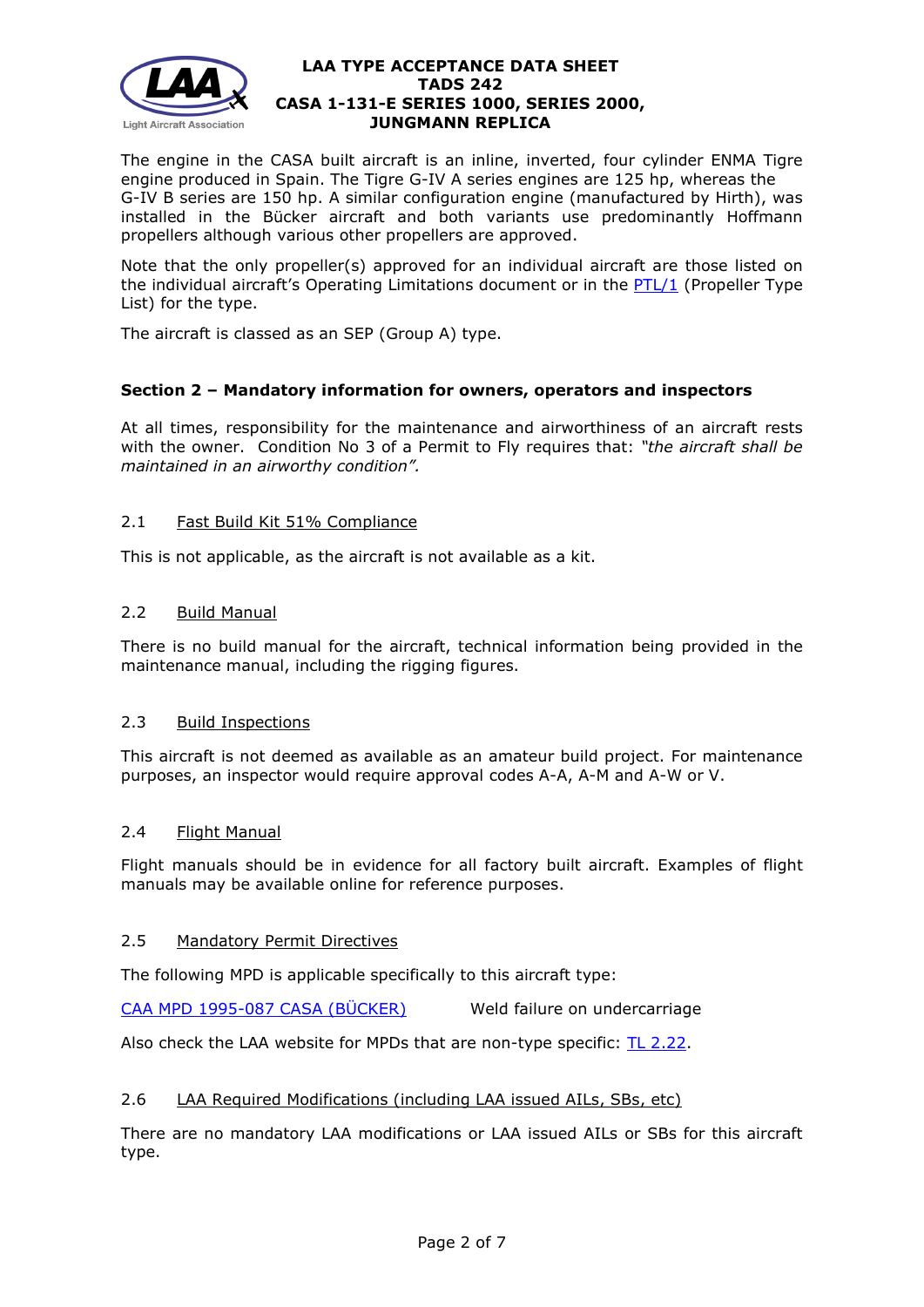

# 2.7 Additional engine operating limitations to be placarded or shown by instrument markings

Refer to the engine manufacturer's latest documentation for the definitive parameter values and recommended instruments. Where an instrument is not fitted, the limit need not be displayed.

# 2.8 Control surface deflections

| Control                          | Movement                                                                                                                          | CASA 1-131-E                        | Bücker 131               |
|----------------------------------|-----------------------------------------------------------------------------------------------------------------------------------|-------------------------------------|--------------------------|
| Ailerons<br>(upper and<br>lower) | Up                                                                                                                                | $24^{\circ} \pm 1^{\circ}$ (78 mm)  | $25^{\circ}$ ±1° (81 mm) |
|                                  | Down                                                                                                                              | $16^{\circ}$ ±1 $^{\circ}$ (52 mm)  | $17^{\circ}$ ±1° (55 mm) |
| <b>Elevators</b>                 | Up                                                                                                                                | $25^{\circ}$ ±1° (165 mm)           |                          |
|                                  | Down                                                                                                                              | $23^{\circ} \pm 1^{\circ}$ (155 mm) |                          |
| Elevator tab                     | Pitch trim control lever should be 5° forward of centre when the trim<br>tabs are in the neutral position. Range of movement TBA. |                                     |                          |
| Rudder                           | Left                                                                                                                              | $30^{\circ}$ ±1° (330 mm)           |                          |
|                                  | Right                                                                                                                             | $30^{\circ}$ ±1° (330 mm)           |                          |

| <b>Control System Cable Tensions</b> |                             |                               |  |  |  |
|--------------------------------------|-----------------------------|-------------------------------|--|--|--|
| System                               | Cable                       | Tension                       |  |  |  |
| Aileron                              | Inter-aileron control cable | Initial tension $10 - 30$ lbs |  |  |  |
| Elevator                             | Upper and lower             | Initial tension 100 - 200 lb  |  |  |  |
| Elevator tab                         | N/A                         | Zero backlash                 |  |  |  |

| Rigging               |                                     |                      |  |  |  |
|-----------------------|-------------------------------------|----------------------|--|--|--|
|                       | Angle of incidence at the cabane    | $-1.5^{\circ}$ ±0.5° |  |  |  |
| Upper Wing            | Angle of incidence at the strut     | $-1.5^{\circ}$       |  |  |  |
|                       | Dihedral angle                      | $1.5^{\circ}$        |  |  |  |
|                       | Angle of incidence at the wing root | $0.0^{\circ}$        |  |  |  |
| Lower Wing            | Angle of incidence at the strut     | $-0.5^{\circ}$       |  |  |  |
|                       | Dihedral angle                      | $3.5^\circ$          |  |  |  |
| Horizontal stabilizer | Angle of incidence                  | Normal $-2.0^\circ$  |  |  |  |

The above information is provided as a guide. For further information on airframe and control rigging refer to the aircraft maintenance manual.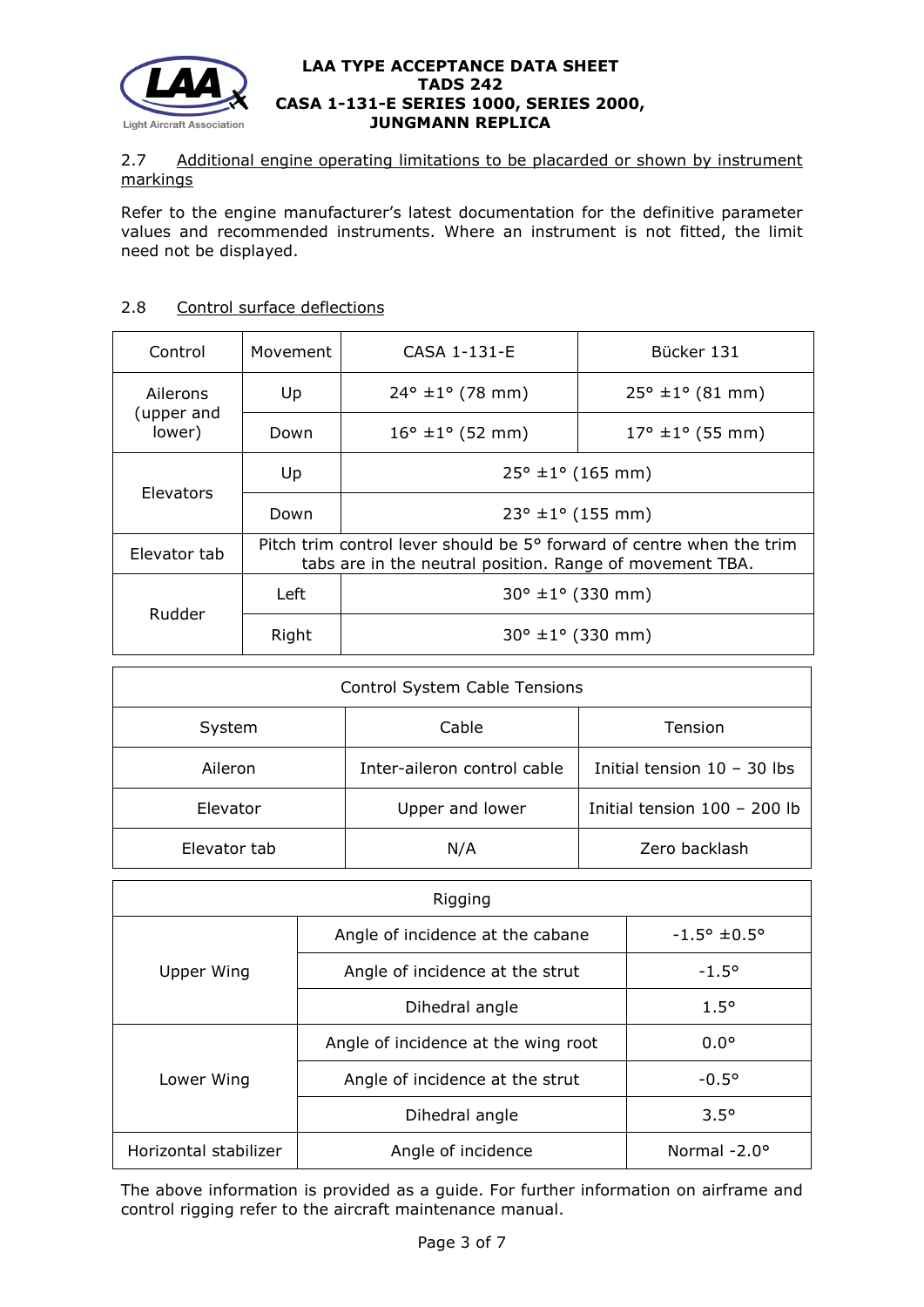

# 2.9 Operating Limitations and Placards

(Note that the wording on an individual aircraft's Operating Limitations document takes precedence, if different.)

- 1. Maximum number of occupants authorised to be carried: Two
- 2. The aircraft must be operated in compliance with the following operating limitations, which shall be displayed in the cockpit by means of placards or instrument markings:
	- 2.1 Aerobatic Limitations Aerobatic manoeuvres imposing forces in excess of plus 4g and minus 2g are prohibited. Intentional spinning is permitted.
	- 2.2 Loading Limitations Maximum Total Weight Authorised Series 1000: 670 kg Maximum Total Weight Authorised Series 2000: 720 kg Maximum Total Weight Authorised for Aerobatic Flight: 670 kg CG Range: 17.32 inches to 24.8 inches aft of datum. Datum Point is: Leading edge of the upper wing centre section.
	- 2.3 Engine Limitations (Tigre) Maximum Engine RPM: 2300
	- 2.4 Airspeed Limitations Maximum Indicated Airspeed ( $V_{NE}$ ): 186 mph
	- 2.5 Other Limitations The aircraft shall be flown by day and under Visual Flight Rules only. Smoking in the aircraft is prohibited.

Additional Placards:

"Occupant Warning - This Aircraft has not been Certificated to an International Requirement"

A fireproof identification plate must be fitted to fuselage, engraved or stamped with aircraft's registration letters.

2.10 Maximum permitted empty weight

N/A

# **Section 3 – Advice to owners, operators and inspectors**

# 3.1 Maintenance Manual

Copies of maintenance manuals are still available and a must for any owner. There is quite a lot of UK based type knowledge, contact details are available via LAA Engineering.

Various maintenance, parts and flight manuals are available through [Avialogs](http://www.avialogs.com/index.php/en/aircraft/germany/bucker/bu131jungmann.html)  [\(Bücker/CASA Jungmann\)](http://www.avialogs.com/index.php/en/aircraft/germany/bucker/bu131jungmann.html) for reference purposes.

Some parts and another source of type support is **Bitz GmbH** in Germany.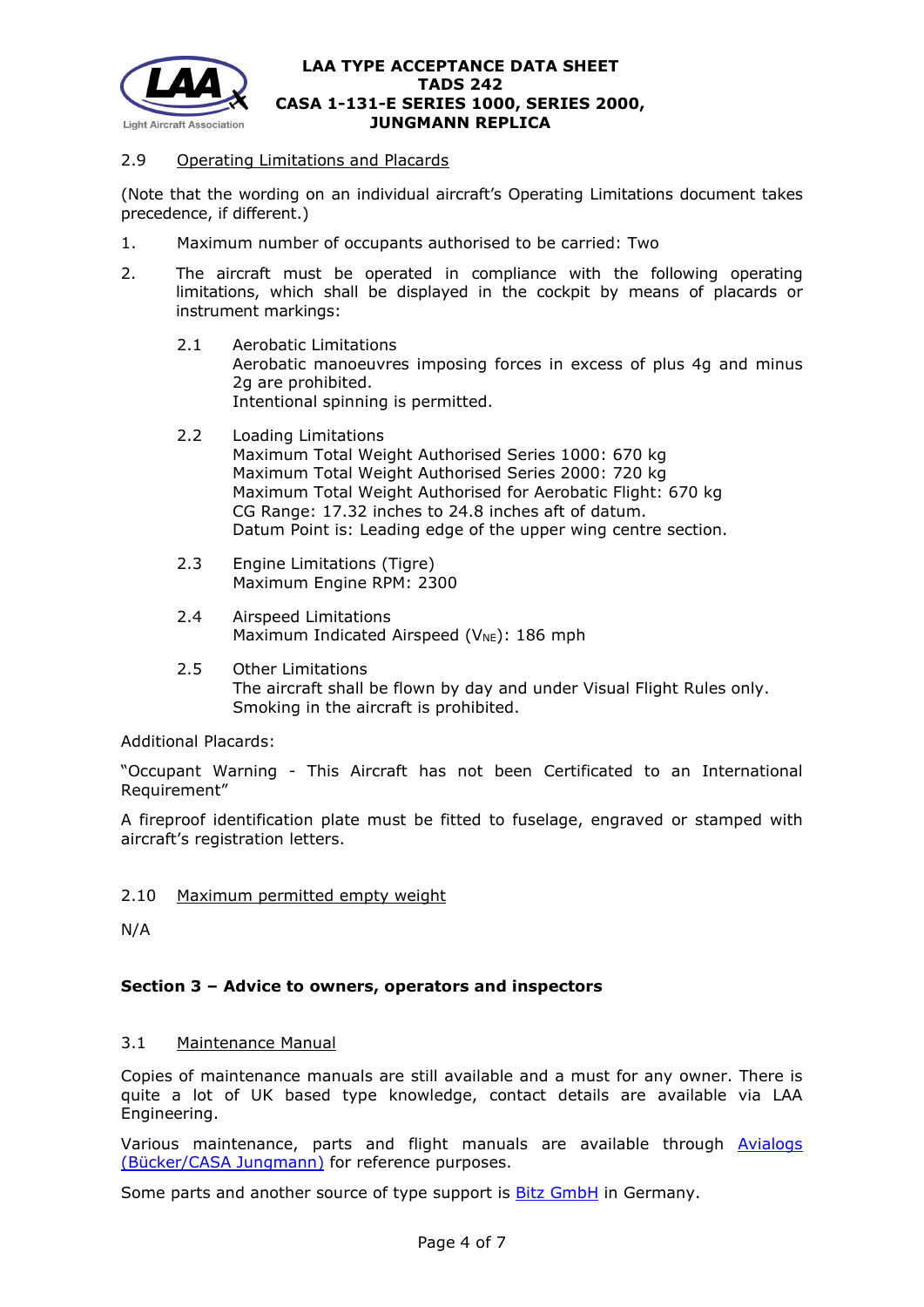

Type information is also available from [The Bücker Pages](http://www.bucker.info/) in the USA, where there is also a lot of (unofficial) detailed maintenance information on the [Tigre engines.](http://sbeaver.com/Bucker/index.php/component/content/article/74-news/latest/537)

New flying wires are obtainable from [Bruntons Aero Products](http://www.bruntons.co.uk/streamline-wires)

# 3.2 Manufacturer's/Standard Options

There are no standard options for the aircraft but popular modifications include the installation of the Christen inverted oil and fuel systems and the Ellison throttle body injector.

Note: Any modifications to this type of aircraft require LAA Engineering approval for that specific modification and aircraft.

# 3.3 Manufacturer's Information (including Service Bulletins, Service Letters, etc)

In the absence of any over-riding LAA classification, inspections and modifications published by the manufacturer should be satisfied according to the recommendation of the manufacturer. It is the owner's responsibility to be aware of and supply such information to their Inspector.

At this time there are no specific manufacturer's Service Bulletins or Service Letters to be complied with.

# 3.4 Special Inspection Points

It should be noted that some metal components may be prone to corrosion and cracking. Due consideration should be given to inspecting these parts in their entirety especially were they are attached to the aircraft structure or other parts. This may mean the removal of major components (ie tailplane, wing etc) or fabric to gain access to areas not normally accessible during normal annual inspections and should be carried out on a regular basis.

# Fuel Cock Failure

The cause of in-flight engine failure and subsequently during ground testing was traced to a dislodged tapered pin that locks the operating cam to the selector rod inside the fuel selector valve assembly. The tapered pin was later found inside the fuel filter bowl.

The cam locates on a square section part of the fuel selector rod. The missing pin allowed the cam to move along the shaft and thus only partially open the mushroom headed valves. As a pre-flight check it should be impossible to operate the fuel wobble pump with fuel selector in any other position than reserve. It is not known why the tapered pin in this case became dislodged. It is recommended that the valve is disassembled and the tapered pin checked for condition and security at a suitably convenient opportunity.





5 of 7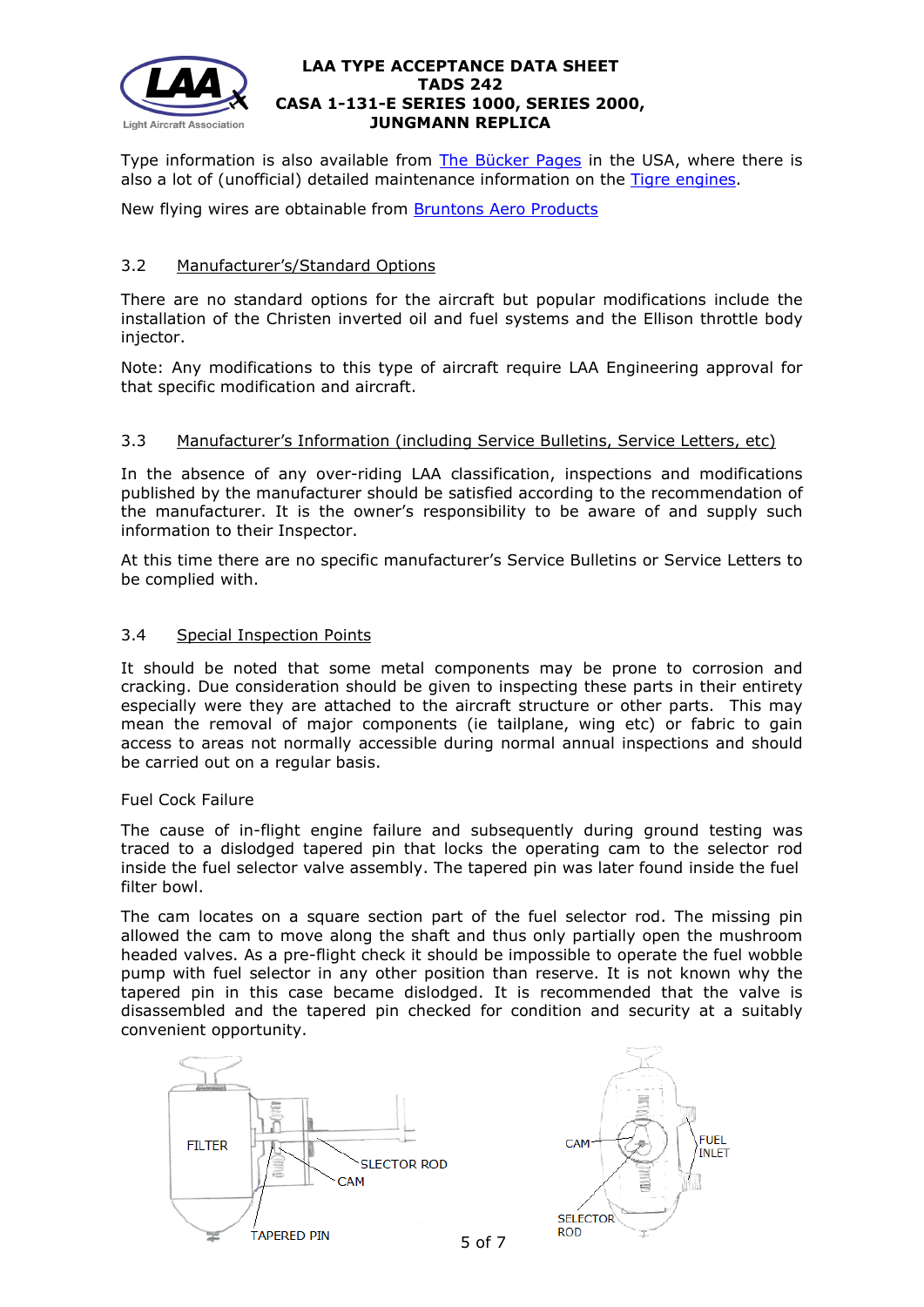

### Undercarriage Failure

Apart from the incident giving rise to the MPD at least two other instances of undercarriage collapse resulting in damage to the aircraft have occurred in the UK. One was reported as 'failure of the forward facing landing gear bracing links' and another as 'fatigue failure of landing gear drag strut'. Also, an accident occurring to a CASA 131 at the 1996 PFA Rally may have arisen from (rather than resulted in) undercarriage failure. This is obviously an area of weakness that owners and inspectors should be alert to.

#### Elevator Bracket Failure

During an energetic aerobatic sequence which included tail slides a firm 'thump' was felt in the elevator circuit. After landing the damage, which is graphically displayed in the accompanying photograph, was discovered. Severe disruption to the steel structure of the starboard elevator bracket attachment had occurred, including buckling of the spar beneath, probably largely due to repeated aerodynamic loads. Similar damage, though to a lesser degree, was evident on the port side. Complete failure would likely have led to severe control difficulty. This area is difficult to examine without fabric removal but a level of inspection is possible by checking the structure for stiffness and/or disruption of the fabric. LAA Engineering recommends that that the fabric be cut away and the area properly inspected from time to time more often if aerobatics are flown.

Wrong Cylinder/Piston CombinationRef. PFA ID 97-13

An LAA CASA 1-131-E was lucky to escape undamaged when a successful force landing was accomplished into an adjoining field after the engine seized on take-off.

It transpired that earlier routine maintenance work had determined that No. 2 cylinder was cracked, so a replacement was acquired. It is now known that the original piston and cylinder assembly had been first-oversize while the replacement cylinder was standard-size. Despite some checking the inspector did not identify the error and even though prolonged ground running was successful, inadequate clearances led to seizure on climb out.

It seems that too much reliance was placed on an inadequately translated technical manual and proper guidance on piston and cylinder identification was not available. The lesson from this is that owners and inspectors should be wary of carrying out maintenance work which they are unsure about and for which technical information is incomplete or indecipherable.

# 3.5 Operational Issues

The following Safety Spot articles are relevant to CASA Jungmann aircraft

*Light Aviation* issue [October 2010](http://www.lightaircraftassociation.co.uk/2010/Magazine/2010/Oct/safety_spot_oct.pdf) *Engine failure*

A range of factors resulted in this fatal accident where the aircraft struck difficult to see wires on the edge of a, but the AAIB found no specific cause for the stoppage.

*Light Aviation* issue [April 2011](http://www.lightaircraftassociation.co.uk/2011/Magazine/April/Safety%20Spot%20April%202011.pdf) *Fuel system restriction*

Slight variation of fuel pressure when operating fuel selector lead operator to open the fuel selector.